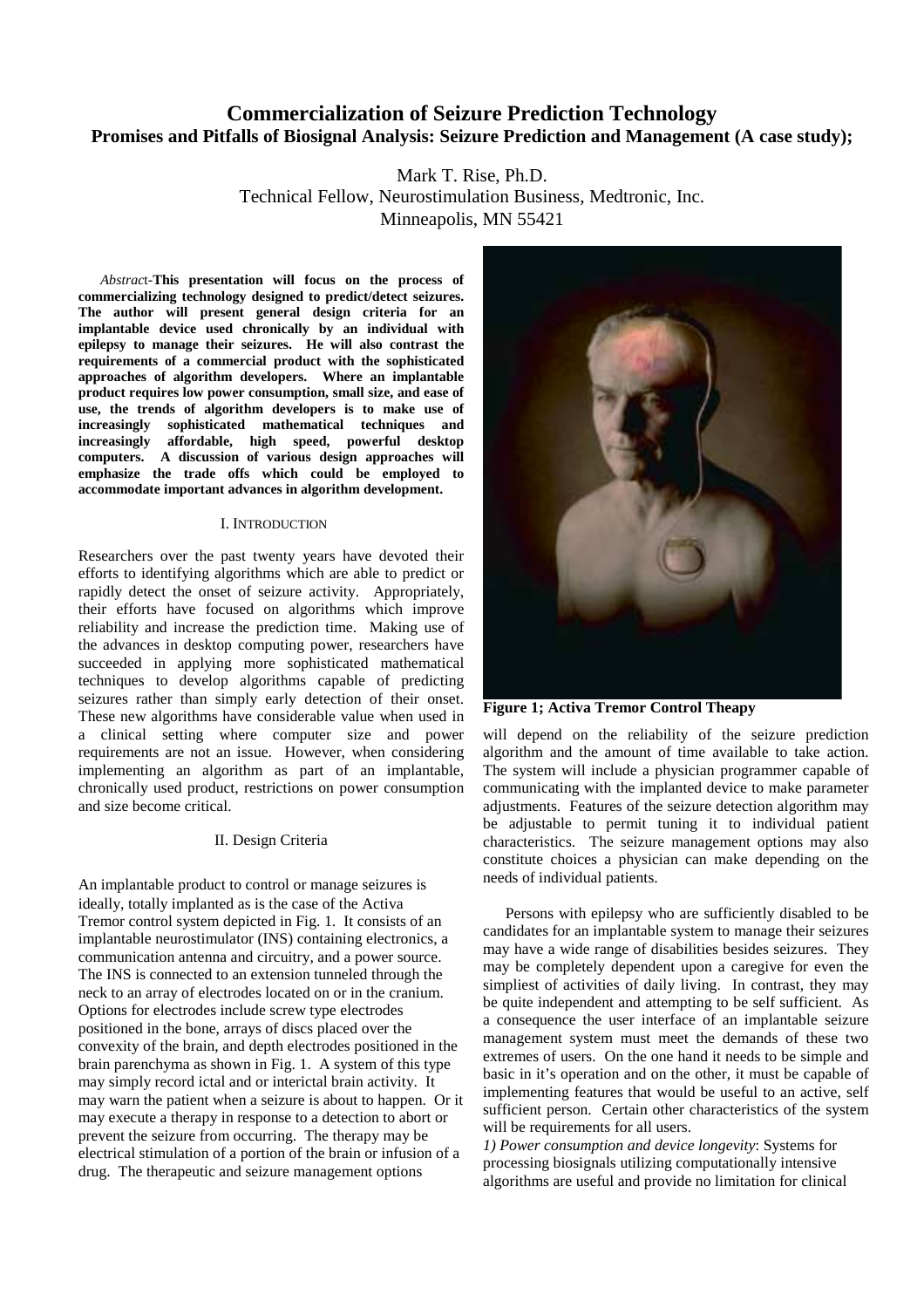| <b>Report Documentation Page</b>                                                                                                                                                                                                                                                          |                           |  |                                                    |  |
|-------------------------------------------------------------------------------------------------------------------------------------------------------------------------------------------------------------------------------------------------------------------------------------------|---------------------------|--|----------------------------------------------------|--|
| <b>Report Date</b><br>25 Oct 2001                                                                                                                                                                                                                                                         | <b>Report Type</b><br>N/A |  | Dates Covered (from to)                            |  |
| <b>Title and Subtitle</b><br>Commercialization of Seizure Prediction Technology Promises<br>and Pitfalls of Biosignal Analysis: Seizure Prediction and<br>Management (A case study);                                                                                                      |                           |  | <b>Contract Number</b>                             |  |
|                                                                                                                                                                                                                                                                                           |                           |  | <b>Grant Number</b>                                |  |
|                                                                                                                                                                                                                                                                                           |                           |  | <b>Program Element Number</b>                      |  |
| Author(s)                                                                                                                                                                                                                                                                                 |                           |  | <b>Project Number</b>                              |  |
|                                                                                                                                                                                                                                                                                           |                           |  | <b>Task Number</b>                                 |  |
|                                                                                                                                                                                                                                                                                           |                           |  | <b>Work Unit Number</b>                            |  |
| Performing Organization Name(s) and Address(es)<br>Technical Fellow, Neurostimulation Business, Medtronic, Inc<br>Minneapolis, MN 55421                                                                                                                                                   |                           |  | <b>Performing Organization Report Number</b>       |  |
| <b>Sponsoring/Monitoring Agency Name(s) and Address(es)</b><br>US Army Research, Development & Standardization Group<br>(UK) PSC 802 Box 15 FPO AE 09499-1500                                                                                                                             |                           |  | <b>Sponsor/Monitor's Acronym(s)</b>                |  |
|                                                                                                                                                                                                                                                                                           |                           |  | <b>Sponsor/Monitor's Report Number(s)</b>          |  |
| <b>Distribution/Availability Statement</b><br>Approved for public release, distribution unlimited                                                                                                                                                                                         |                           |  |                                                    |  |
| <b>Supplementary Notes</b><br>Papers from 23rd Annual International Conference of the IEEE Engineering in Medicine and Biology Society, Oct<br>25-28, 2001, held in Istanbul, Turkey. See also ADM001351 for entire conference on cd-rom, The original document<br>contains color images. |                           |  |                                                    |  |
| <b>Abstract</b>                                                                                                                                                                                                                                                                           |                           |  |                                                    |  |
| <b>Subject Terms</b>                                                                                                                                                                                                                                                                      |                           |  |                                                    |  |
| <b>Report Classification</b><br>unclassified                                                                                                                                                                                                                                              |                           |  | <b>Classification of this page</b><br>unclassified |  |
| <b>Classification of Abstract</b><br>unclassified                                                                                                                                                                                                                                         |                           |  | <b>Limitation of Abstract</b><br>UU                |  |
| <b>Number of Pages</b><br>2                                                                                                                                                                                                                                                               |                           |  |                                                    |  |